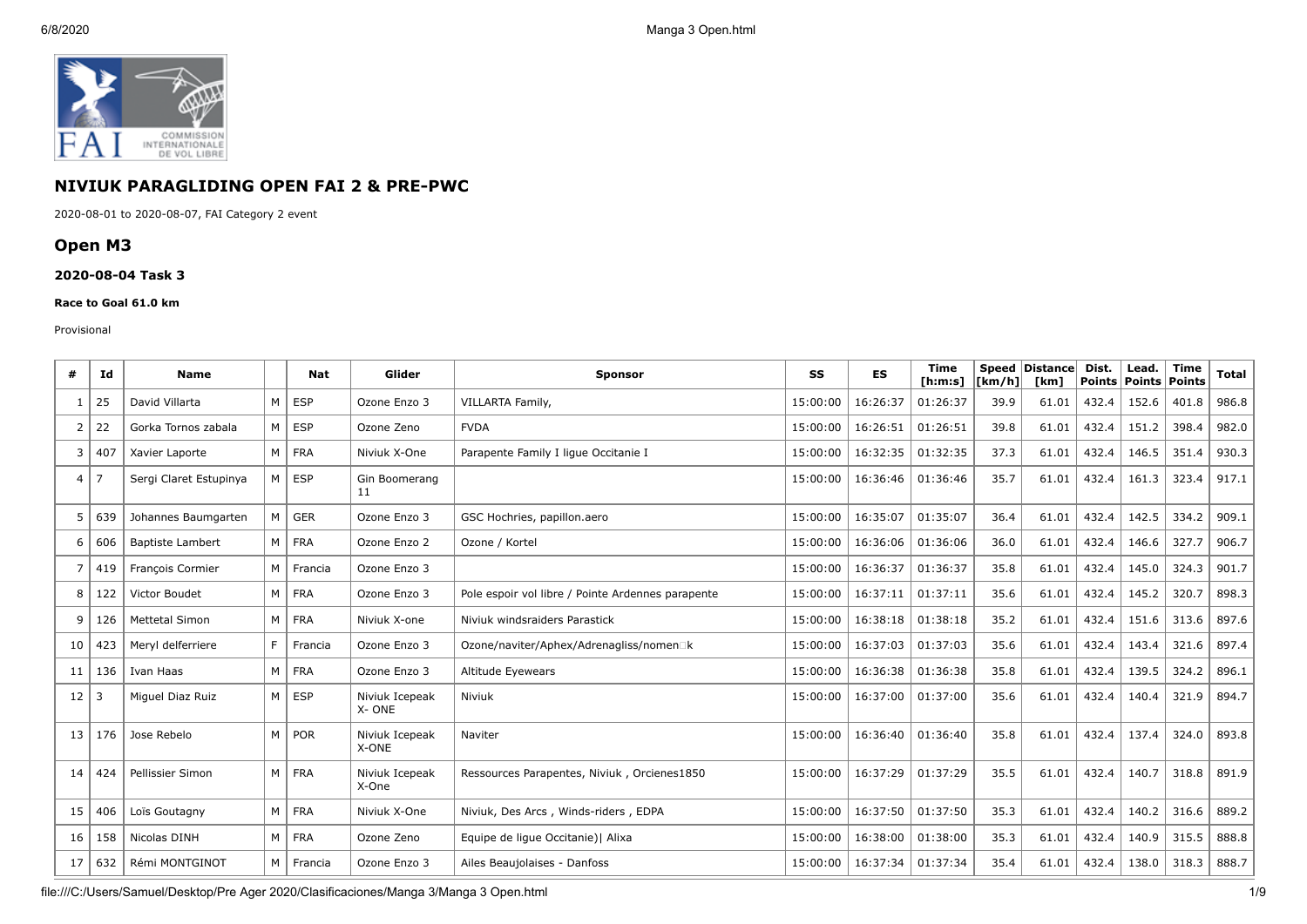| #  | Id  | <b>Name</b>                     |                | Nat            | Glider                  | <b>Sponsor</b>                                                   | SS       | <b>ES</b> | Time<br>[h:m:s] | Speed<br>[km/h] | Distance<br>[km] | Dist.<br><b>Points</b> | Lead.<br>Points | Time<br>Points | Total |
|----|-----|---------------------------------|----------------|----------------|-------------------------|------------------------------------------------------------------|----------|-----------|-----------------|-----------------|------------------|------------------------|-----------------|----------------|-------|
| 18 | 66  | Andres Agredo Perez             | M              | <b>ESP</b>     | Ozone Zeno              |                                                                  | 15:00:00 | 16:37:12  | 01:37:12        | 35.6            | 61.01            | 432.4                  | 135.6           | 320.6          | 888.6 |
| 19 | 28  | Robinson Altieri<br>Sánchez     | M <sub>1</sub> | <b>ESP</b>     | Ozone Enzo 3            | Micartera                                                        | 15:00:00 | 16:37:14  | 01:37:14        | 35.6            | 61.01            | 432.4                  | 135.7           | 320.4          | 888.5 |
| 20 | 145 | Adrien RAISSON                  | M              | <b>FRA</b>     | Ozone Enzo 3            | Pôle Espoir Font Romeu / Darentasia / Neo                        | 15:00:00 | 16:38:44  | 01:38:44        | 35.0            | 61.01            | 432.4                  | 144.3           | 310.9          | 887.6 |
| 21 |     | Xevi Bonet                      | M              | <b>ESP</b>     | Ozone Enzo 3            | Alamair-Alfapilot-Naviter                                        | 15:00:00 | 16:38:25  | 01:38:25        | 35.1            | 61.01            | 432.4                  | 141.0           | 312.9          | 886.3 |
| 22 | 623 | <b>Gilet Valentin</b>           | M              | Francia        | Ozone Zeno              | <b>BGD</b>                                                       | 15:00:00 | 16:38:29  | 01:38:29        | 35.1            | 61.01            | 432.4                  | 140.9           | 312.5          | 885.8 |
| 23 | 624 | jules Perrin                    | M              | <b>FRA</b>     | Ozone Zeno              | fly fat                                                          | 15:00:00 | 16:38:12  | 01:38:12        | 35.2            | 61.01            | 432.4                  | 138.5           | 314.2          | 885.1 |
| 24 | 401 | Lombardi Gregoire               | M              | <b>FRA</b>     | Ozone Enzo 3            | pole espoir font romeu / departement AIN / region Rhone<br>Alpes | 15:00:00 | 16:38:47  | 01:38:47        | 35.0            | 61.01            | 432.4                  | 139.7           | 310.6          | 882.7 |
| 25 | 608 | <b>Constance Mettetal</b>       | F.             | <b>FRA</b>     | Ozone Enzo 3            |                                                                  | 15:00:00 | 16:39:29  | 01:39:29        | 34.8            | 61.01            | 432.4                  | 135.8           | 306.2          | 874.4 |
| 25 | 604 | Rémi Bourdelle                  | M              | <b>FRA</b>     | Ozone Enzo 3            | Les Ailes du Mont-Blanc                                          | 15:00:00 | 16:39:39  | 01:39:39        | 34.7            | 61.01            | 432.4                  | 136.8           | 305.2          | 874.4 |
| 27 | 605 | Jan Rentowski                   | м              | POL            | UP Meru                 | gring ofly.com High Adventure UP Paragliders                     | 15:00:00 | 16:39:33  | 01:39:33        | 34.7            | 61.01            | 432.4                  | 134.6           | 305.8          | 872.8 |
| 28 | 651 | Yann livinec                    | м              | Francia        | Ozone Zeno              |                                                                  | 15:00:00 | 16:39:22  | 01:39:22        | 34.8            | 61.01            | 432.4                  | 133.1           | 307.0          | 872.5 |
| 29 | 17  | Xavier Berneda                  | M              | <b>ESP</b>     | Ozone Enzo 3            | MunichSports.com - Parashop.es - FlyFox - DuuoShoes.com          | 15:00:00 | 16:39:55  | 01:39:55        | 34.6            | 61.01            | 432.4                  | 134.8           | 303.6          | 870.8 |
| 30 | 644 | Daniel Tyrkas                   | M              | <b>GER</b>     | Ozone Enzo 3            | <b>GSC Hochries</b>                                              | 15:00:00 | 16:40:23  | 01:40:23        | 34.4            | 61.01            | 432.4                  | 135.8           | 300.7          | 868.9 |
| 31 | 602 | Lambert Cyril                   | м              | Francia        | Ozone Enzo 2            |                                                                  | 15:00:00 | 16:39:35  | 01:39:35        | 34.7            | 61.01            | 432.4                  | 126.5           | 305.6          | 864.5 |
| 32 | 616 | Ceri Brown                      | м              | Reino<br>Unido | Ozone Enzo 3            |                                                                  | 15:00:00 | 16:48:10  | 01:48:10        | 32.0            | 61.01            | 432.4                  | 139.8           | 254.9          | 827.1 |
| 33 | 185 | Miki ventaja diaz               | M              | <b>ESP</b>     | NIviuk Icepeak<br>X-one |                                                                  | 15:00:00 | 16:48:55  | 01:48:55        | 31.7            | 61.01            | 432.4                  | 139.3           | 250.7          | 822.4 |
| 34 | 600 | Marek Robel                     | м              | Polonia        | UP Guru                 | www.diagmatic.pl, www.nextbank.ph                                | 15:00:00 | 16:49:44  | 01:49:44        | 31.5            | 61.01            | 432.4                  | 139.3           | 246.1          | 817.8 |
| 35 | 630 | Martin Kubicek                  | M              | CZE            | Ozone Enzo 3            |                                                                  | 15:00:00 | 16:50:34  | 01:50:34        | 31.3            | 61.01            | 432.4                  | 132.2           | 241.4          | 806.0 |
| 36 | 222 | Stephan Hüttermann              | M              | <b>GER</b>     | Ozone Enzo 3            | Worldwidesail                                                    | 15:00:00 | 16:54:37  | 01:54:37        | 30.2            | 61.01            | 432.4                  | 127.6           | 219.1          | 779.1 |
| 37 | 629 | Dan Girdea                      | M              | Suecia         | Ozone Zeno              |                                                                  | 15:00:00 | 16:51:02  | 01:51:02        | 31.1            | 61.01            | 432.4                  | 104.3           | 238.8          | 775.5 |
| 38 | 648 | <b>REMY Pierre</b>              | М              |                | Niviuk Icepeak<br>X-ONE |                                                                  | 15:00:00 | 16:56:26  | 01:56:26        | 29.7            | 61.01            | 432.4                  | 123.7           | 209.3          | 765.4 |
| 39 | 2   | Felix Rodriguez<br>Fernandez    | M              | <b>ESP</b>     | Ozone Enzo 3            | OZONE-NACEX-CERTIKA- AIR SPORTS CHAMONIX - JULBO                 | 15:00:00 | 16:57:20  | 01:57:20        | 29.5            | 61.01            | 432.4                  | 120.4           | 204.4          | 757.2 |
| 40 | 259 | Matthias Kothe                  | M              | <b>GER</b>     | Ozone Enzo 3            | Nordeutsche Gleitschirmschule   KOMAT                            | 15:00:00 | 16:57:17  | 01:57:17        | 29.5            | 61.01            | 432.4                  | 107.9           | 204.7          | 745.0 |
| 41 | 614 | Florin Iftinca                  | M              | Rumania        | Ozone Mantra 7          |                                                                  | 15:00:00 | 17:00:12  | 02:00:12        | 28.8            | 61.01            | 432.4                  | 108.6           | 189.2          | 730.2 |
| 42 | 649 | Jacques Fournier                | M              | Francia        | Ozone Enzo 3            | Stodeus / woody Valley /parateam                                 | 15:00:00 |           |                 |                 | 51.69            | 366.3                  | 103.3           |                | 469.6 |
| 43 | 611 | António José Tabanez<br>Fonseca | M              | POR            | Ozone Enzo 3            |                                                                  | 15:00:00 |           |                 |                 | 50.43            | 357.4                  | 92.8            |                | 450.2 |
| 44 | 617 | Mouquet Nicolas                 | M              | FRA            | Ozone Enzo 3            | <b>Aplied Materials</b>                                          | 15:00:00 |           |                 |                 | 50.47            | 357.7                  | 90.8            |                | 448.5 |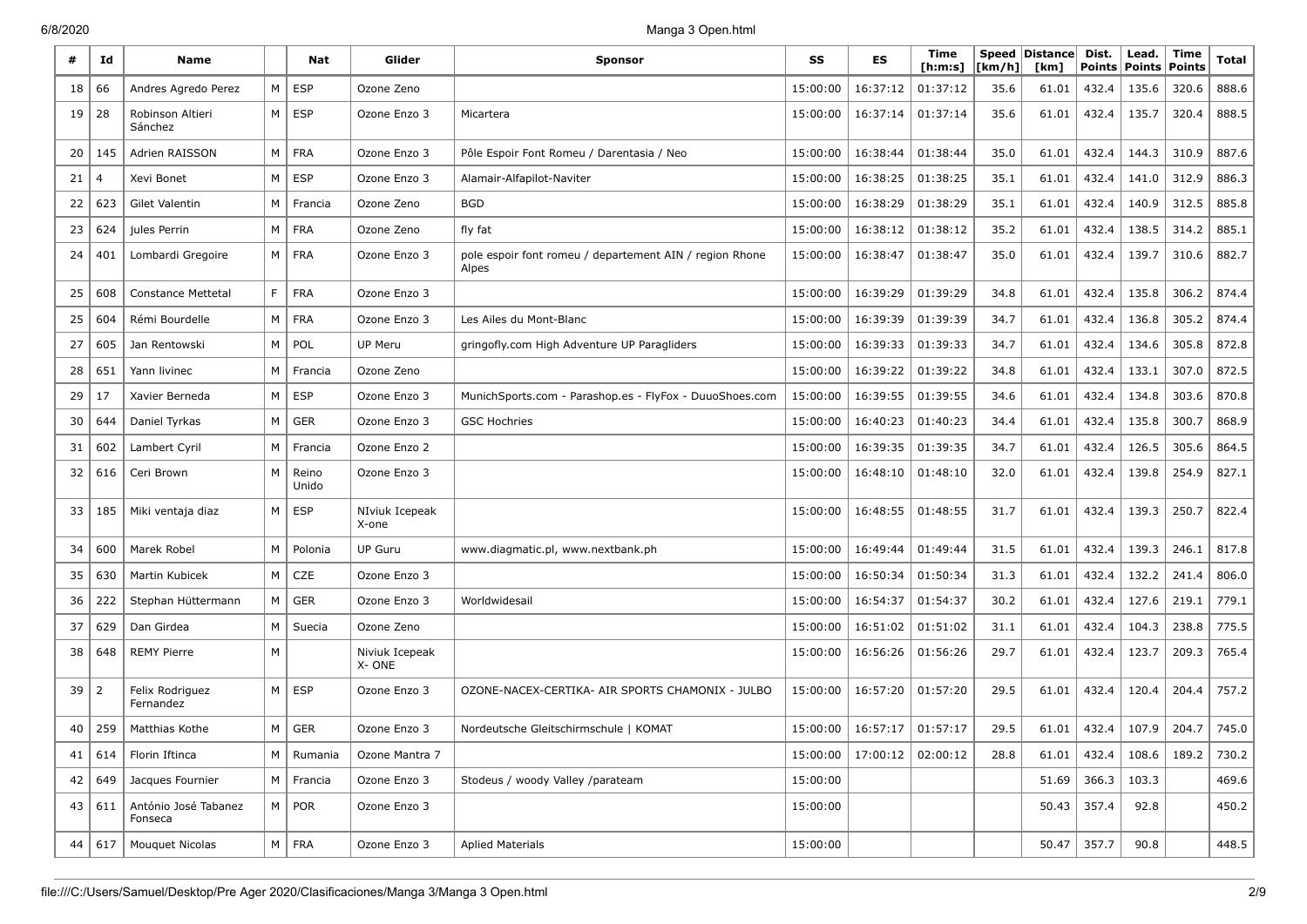| #    | Id       | <b>Name</b>                     |                | Nat            | Glider                    | <b>Sponsor</b>                                                               | SS       | <b>ES</b> | Time<br>[ <b>h</b> : <b>m</b> : <b>s</b> ] | [km/h] | Speed Distance<br>[km] | Dist.<br><b>Points</b> | Lead.<br>Points Points | Time | Total |
|------|----------|---------------------------------|----------------|----------------|---------------------------|------------------------------------------------------------------------------|----------|-----------|--------------------------------------------|--------|------------------------|------------------------|------------------------|------|-------|
| 45   | 182      | Eusebio soares                  | M              | POR            | Enzo 3                    | 3ssolar                                                                      | 15:00:00 |           |                                            |        | 50.91                  | 360.8                  | 85.0                   |      | 445.8 |
| 46   | 601      | Jules Croibier                  | M              | <b>FRA</b>     | Ozone Enzo 3              |                                                                              | 15:00:00 |           |                                            |        | 49.98                  | 354.2                  | 88.1                   |      | 442.3 |
| 47   | 619      | Simon Gartner                   | M              | <b>FRA</b>     | Flow Spectra              | Flow                                                                         | 15:00:00 |           |                                            |        | 49.83                  | 353.1                  | 86.5                   |      | 439.6 |
| 48   | 628      | Victor Bergelin                 | M              | Suecia         | Ozone Zeno                |                                                                              | 15:00:00 |           |                                            |        | 50.42                  | 357.3                  | 71.5                   |      | 428.8 |
| 49   | 613      | Frédéric Juvaux                 | M              | Francia        | Ozone Enzo 3              | https://opencamp.fr                                                          | 15:00:00 |           |                                            |        | 45.67                  | 323.6                  | 38.5                   |      | 362.1 |
| 50   | 132      | Carlos Lopes                    | M              | POR            | 777 Gambit                | www.mineiro.com.pt                                                           | 15:00:00 |           |                                            |        | 45.52                  | 322.6                  | 32.9                   |      | 355.5 |
| 51   | 26       | Oriol Cervelló Nogués           | М              | <b>ESP</b>     | Ozone Zeno                | Munich Life University                                                       | 15:00:00 |           |                                            |        | 43.26                  | 306.6                  | 21.4                   |      | 328.0 |
| 52   | 38       | Juanma Garcia<br>Guerrero       | M              | ESP            | Mac Para Magus            | Aire y vuelo                                                                 | 15:00:00 |           |                                            |        | 44.55                  | 315.7                  | 6.4                    |      | 322.1 |
| 53   | 138      | Arthur Moindrot                 | M              | <b>FRA</b>     | Ozone Enzo 3              | Pole espoir vol libre, Kortel Design                                         | 15:00:00 |           |                                            |        | 41.58                  | 294.7                  | 16.5                   |      | 311.2 |
| 54   | 9        | Jesus costa sanchez             | M              | ESP            | Niviuk Icepeak<br>X-ONE   | Nivik españa - Mediterranean Paragliders.com-<br>parapentedesnivel.com-FAMUR | 15:00:00 |           |                                            |        | 41.26                  | 292.4                  | 15.0                   |      | 307.4 |
| 55 1 |          | Francisco Javier Reina<br>Lagos | M              | <b>ESP</b>     | Niviuk Icepeak X<br>- One | Niviuk                                                                       | 15:00:00 |           |                                            |        | 41.23                  | 292.2                  | 14.4                   |      | 306.6 |
| 56   | 81       | Cecilio Valenzuela<br>Requena   | M <sub>1</sub> | ESP            | Up Guru                   | De Nube a Nube                                                               | 15:00:00 |           |                                            |        | 41.91                  | 297.0                  |                        |      | 297.0 |
| 57   | 642      | Peter Kozisek                   | M              | CZE            | Ozone Enzo 3              | SILP MARRACHOV                                                               | 15:00:00 |           |                                            |        | 41.48                  | 294.0                  |                        |      | 294.0 |
| 58   | 31       | Paco Navarro González           | M              | <b>ESP</b>     | Mac Para Magus            | www.aireyvuelo.com                                                           | 15:00:00 |           |                                            |        | 40.30                  | 285.6                  | 4.1                    |      | 289.7 |
| 59   | 603      | Lambert Sandy                   | F.             | <b>FRA</b>     | Gin Leopard               |                                                                              | 15:00:00 |           |                                            |        | 40.13                  | 284.4                  |                        |      | 284.4 |
| 60   | 214      | Dario Dandeu                    | M              | Italia         | Ozone Enzo 3              | Fly-Air3                                                                     | 15:00:00 |           |                                            |        | 38.73                  | 274.4                  |                        |      | 274.4 |
| 61   | 329      | Chris Bevins                    | M              | Reino<br>Unido | Ozone Enzo 3              |                                                                              | 15:00:00 |           |                                            |        | 38.52                  | 272.9                  |                        |      | 272.9 |
| 62   | 637      | ricardo raats                   | M              | <b>EST</b>     | Ozone Mantra 7            |                                                                              | 15:00:00 |           |                                            |        | 38.45                  | 272.5                  |                        |      | 272.5 |
| 63   | 51       | Virgilio Ortiz Martín           | M              | ESP            | Ozone Zeno                | Vinos Fortis Montaraz                                                        | 15:00:00 |           |                                            |        | 38.35                  | 271.8                  |                        |      | 271.8 |
| 64   | 74       | Lorenzo nadali                  | M <sub>1</sub> | ITA            | Gin Boomerang<br>11       | scientific team                                                              | 15:00:00 |           |                                            |        | 38.10                  | 270.0                  |                        |      | 270.0 |
| 65   | 625      | Pawel Bedynski                  | M              | Polonia        | Ozone Zeno                |                                                                              | 15:00:00 |           |                                            |        | 37.78                  | 267.7                  |                        |      | 267.7 |
| 66   | 19       | Salvador RIPOLL DÍAZ            | M              | ESP            | Niviuk X-one              | Parapente Murcia Costa Calida                                                | 15:00:00 |           |                                            |        | 37.46                  | 265.5                  |                        |      | 265.5 |
| 67   | 610      | vargas thibaut                  | M              | <b>FRA</b>     | Ozone Enzo 3              | Lique Occitanie Parapente / SLAT / WAGGA                                     | 15:00:00 |           |                                            |        | 37.39                  | 264.9                  |                        |      | 264.9 |
| 68   | 302      | Kalin Kostadinov                | $M \mid$       | <b>BUL</b>     | Niviuk Artik 5            | SlyNomad Bulgaria, GreenPeace Bulgaria                                       | 15:00:00 |           |                                            |        | 37.26                  | 264.0                  |                        |      | 264.0 |
|      | $69$ 317 | Miguel Angel Pifarré<br>Boix    | M              | ESP            | Ozone Zeno                | Àger Aventura't                                                              | 15:00:00 |           |                                            |        | 36.91                  | 261.5                  |                        |      | 261.5 |
| 70   | 400      | Claude LE MELLEC                |                | M Francia      | Ozone Zeno                |                                                                              | 15:00:00 |           |                                            |        | 36.88                  | 261.4                  |                        |      | 261.4 |
| 71   | 88       | Gabriel Cañada<br>Estébanez     |                | $M \vert ESP$  | Windtech Duster           | Windtech Paragliders                                                         | 15:00:00 |           |                                            |        | 36.84                  | 261.1                  |                        |      | 261.1 |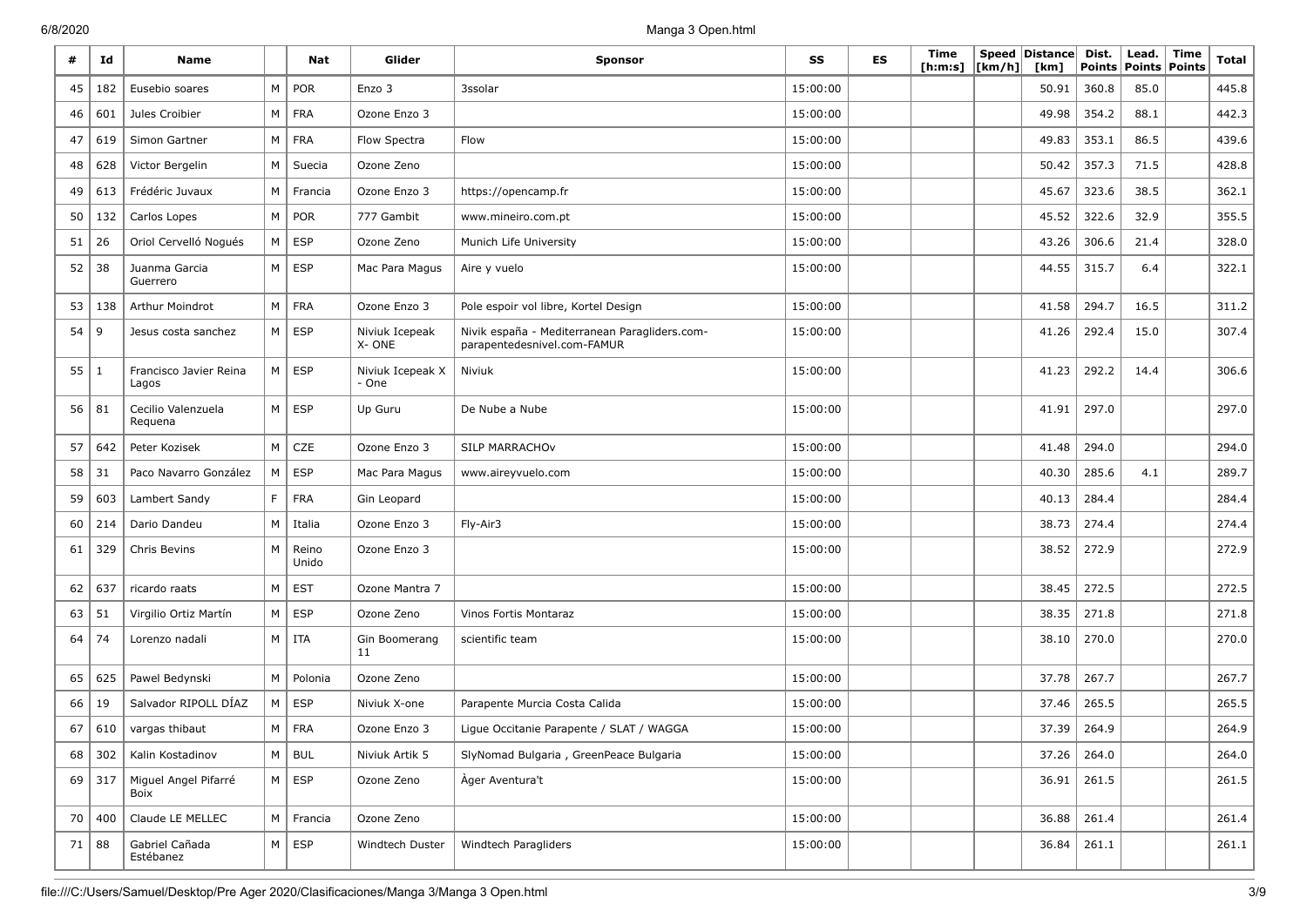| #          | Id         | Name                          |             | Nat           | Glider               | <b>Sponsor</b>                      | SS       | <b>ES</b> | Time<br>[ h: m: s] | [km/h] | Speed Distance<br>[km] | Dist.<br><b>Points</b> | Lead.<br>Points Points | Time | <b>Total</b> |
|------------|------------|-------------------------------|-------------|---------------|----------------------|-------------------------------------|----------|-----------|--------------------|--------|------------------------|------------------------|------------------------|------|--------------|
| 72         | 635        | Tim Roche                     | M           | Francia       | Niviuk Peak 5        |                                     | 15:00:00 |           |                    |        | 36.76                  | 260.5                  |                        |      | 260.5        |
| 73         | 79         | Antonio Ramos Moyano          | M           | ESP           | Gin Puma             | T.royo arilla, tenapark, iparapente | 15:00:00 |           |                    |        | 36.73                  | 260.3                  |                        |      | 260.3        |
| 74         | 410        | Nando Silla Martínez          | M           | <b>ESP</b>    | <b>UP Meru</b>       | fdacv.com, appifly.org              | 15:00:00 |           |                    |        | 36.50                  | 258.7                  |                        |      | 258.7        |
| 75         | 53         | Ivan Castro Villate           | М           | <b>ESP</b>    | Ozone Zeno           | <b>FVDA</b>                         | 15:00:00 |           |                    |        | 36.48                  | 258.6                  |                        |      | 258.6        |
| 76         | 641        | Stephan Schöpe                | M           | <b>GER</b>    | Ozone Enzo 3         | DGF Rhein-Mosel-Lahn, Moselfalken   | 15:00:00 |           |                    |        | 36.39                  | 257.9                  |                        |      | 257.9        |
| 77         | 44         | Sergi Ballester Pi            | M           | <b>ESP</b>    | Niviuk Peak 5        |                                     | 15:00:00 |           |                    |        | 35.29                  | 250.1                  |                        |      | 250.1        |
| 78         | 178        | Eva Vinuesa Prieto            | F.          | <b>ESP</b>    | Ozone Rush 5         |                                     | 15:00:00 |           |                    |        | 34.50                  | 244.5                  |                        |      | 244.5        |
| 79         | 103        | Chechu Martinez Rojano        | M           | ESP           | Skywalk Spice        | RODEO STAR_FGT                      | 15:00:00 |           |                    |        | 34.37                  | 243.6                  |                        |      | 243.6        |
| 80         | 638        | Ricardo Mota Leite            | М           | Portugal      | Ozone Mantra 6       | AbouaAboua                          | 15:00:00 |           |                    |        | 33.97                  | 240.8                  |                        |      | 240.8        |
| 81         | 97         | Vallés Milla Pere             | M           | <b>ESP</b>    | UP Meru              |                                     | 15:00:00 |           |                    |        | 32.76                  | 232.1                  |                        |      | 232.1        |
| 82         | 322        | Fermin Montaner<br>Morant     | M           | <b>ESP</b>    | Nova Sector          | montaner.de                         | 15:00:00 |           |                    |        | 29.80                  | 211.2                  |                        |      | 211.2        |
| 83         | 156        | Albert Pol Font               | M           | <b>ESP</b>    | Niviuk Ikuma         |                                     | 15:00:00 |           |                    |        | 29.24                  | 207.2                  |                        |      | 207.2        |
| 84         | 180        | Prune Delaris                 | $\mathsf F$ | Francia       | Ozone Zeno           | Pole espoir vol libre               | 15:00:00 |           |                    |        | 28.26                  | 200.3                  |                        |      | 200.3        |
| 85         | 646        | Dawid Krajewski               | M           | Polonia       | UP Summit XC 4       |                                     | 15:00:00 |           |                    |        | 22.61                  | 160.3                  |                        |      | 160.3        |
| 86         | 112        | Miguel<br>VILLARTA_MARTINEZ   | M           | ESP           | Skywalk<br>Cayenne 6 | FAMILIA VILLARTA                    | 15:00:00 |           |                    |        | 22.45                  | 159.1                  |                        |      | 159.1        |
| 87         | 37         | Juan Maiza Otaño              | M           | <b>ESP</b>    | Gin Leopard          | Federacion Vasca- FVDA              | 15:00:00 |           |                    |        | 17.14                  | 121.5                  |                        |      | 121.5        |
| 88         | 204        | Ana Maria Sancho<br>Frisuelos | F.          | ESP           | Dudek Airlight       | www.monteholiday.com                | 15:00:00 |           |                    |        | 16.03                  | 113.6                  |                        |      | 113.6        |
| 89         | 115        | Jordi Roset Ilobet            | M           | <b>ESP</b>    | Ozone Alpina 3       |                                     | 15:00:00 |           |                    |        | 8.45                   | 59.9                   |                        |      | 59.9         |
| 90         | 650        | Boris Plamenov                | M           | <b>ESP</b>    | <b>UP Guru</b>       | <b>DPARAPENTE</b>                   | 15:00:00 |           |                    |        | 8.22                   | 58.3                   |                        |      | 58.3         |
| 91         | 266        | Fernando ACEITUNO             | M           | ESP           | Niviuk Artik 5       |                                     | 15:00:00 |           |                    |        | 6.26                   | 44.3                   |                        |      | 44.3         |
| 92         | 224        | Adria Grau Alvarez            | M           | <b>ESP</b>    | Niviuk Peak5         | Niviuk                              | 15:00:00 |           |                    |        | 5.98                   | 42.4                   |                        |      | 42.4         |
| 93         | 86         | Gorka Uribe Aldekoa           | M           | ESP           | Ozone Mantra 7       | EAKF O FEDERACIÓN VASCA             | 15:00:00 |           |                    |        | 5.06                   | 35.8                   |                        |      | 35.8         |
| 94         | 282        | David Zapata                  | M           | <b>ESP</b>    | Ozone Swift          |                                     |          |           |                    |        | 4.00                   | 28.3                   |                        |      | 28.3         |
| <b>DNF</b> | 306        | Gadi Wolff                    | М           | <b>GER</b>    | <b>BGD Lynix</b>     |                                     |          |           |                    |        |                        |                        |                        |      | 0.0          |
| <b>DNF</b> |            | 647   Horst Gresch            | M           | ${\sf GER}$   | Ozone Enzo 3         |                                     |          |           |                    |        |                        |                        |                        |      | $_{0.0}$     |
| $DNF$ 24   |            | Daniel Gonzalez Rizo          |             | $M \vert ESP$ | Niviuk Peak 5        | www.alfapilot.com                   |          |           |                    |        |                        |                        |                        |      | 0.0          |
| <b>DNF</b> | 48         | Rodolfo Pérez Leunda          |             | $M \vert$ ESP | Ozone Zeno           | Fed Vasca Deportes Aereos           |          |           |                    |        |                        |                        |                        |      | 0.0          |
| <b>DNF</b> | 633        | Katarzyna Grajoszek           | F           | POL           | UP Mana              |                                     |          |           |                    |        |                        |                        |                        |      | 0.0          |
| <b>DNF</b> | $\vert$ 94 | Nani Pons                     |             | $M \vert$ ESP | Niviuk Artik 5       |                                     |          |           |                    |        |                        |                        |                        |      | 0.0          |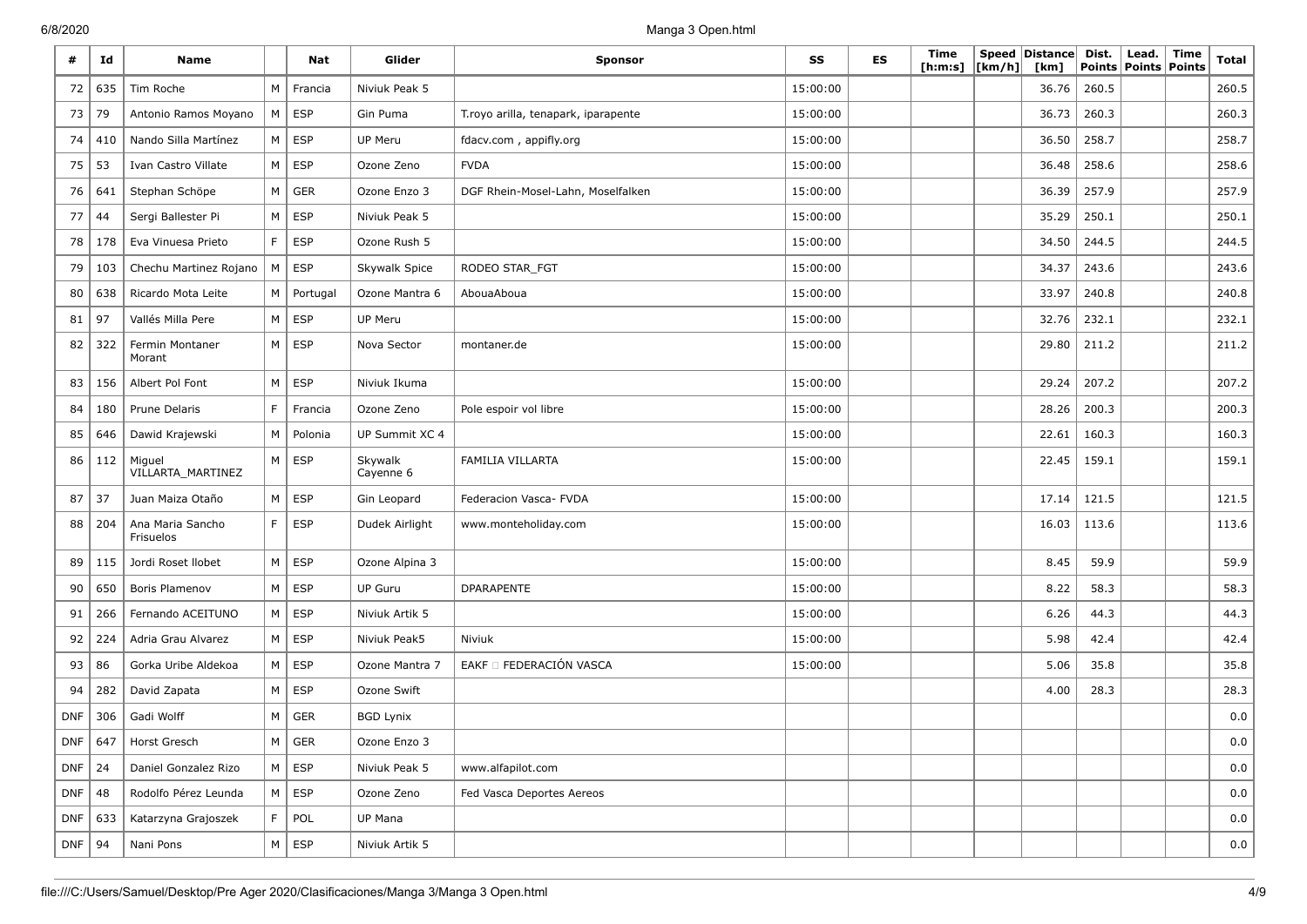|       | Id  | Name                       |   | <b>Nat</b>     | Glider         | <b>Sponsor</b>              | SS | ES | Time<br>[h:m:s]  [km/h]  [km]  Points  Points   Points | Speed Distance Dist. | $\mid$ Lead. $\mid$ | Time | <b>Total</b> |
|-------|-----|----------------------------|---|----------------|----------------|-----------------------------|----|----|--------------------------------------------------------|----------------------|---------------------|------|--------------|
| DNF I | 615 | Harriet Short              |   | Reino<br>Unido | Ozone Alpina 3 |                             |    |    |                                                        |                      |                     |      | 0.0          |
| DNF   | 326 | Juan Luis Morales<br>Gómez | м | ESP            | Nova Sector    |                             |    |    |                                                        |                      |                     |      | 0.0          |
| ABS   | 21  | Mario Argue Domingo        | M | $\Box$ ESP     | Macpara Magus  | revista Parapente / Perfils |    |    |                                                        |                      |                     |      | 0.0          |
| ABS   | 612 | Håkan Lindgvist            | м | Suecia         | Ozone Zeno     |                             |    |    |                                                        |                      |                     |      | 0.0          |

### **Task definition**

| No             | Lea Dist.        | Id               | <b>Radius</b><br>Open<br>Close<br><b>Coordinates</b> |       | Altitude |                            |        |
|----------------|------------------|------------------|------------------------------------------------------|-------|----------|----------------------------|--------|
| $\mathbf{1}$   | $0.0 \text{ km}$ | D <sub>0</sub> 1 | $400 \text{ m}$                                      | 13:45 | 15:15    | Lat: 42.04635 Lon: 0.74601 | 1560 m |
| 2 SS           | $1.2 \text{ km}$ | <b>B03</b>       | 3000 m                                               | 15:00 | $20:30$  | Lat: 42.03198 Lon: 0.70173 | 1012 m |
| 3 ES           | 59.4 km   A16    |                  | 2000 m                                               | 15:00 | 20:30    | Lat: 41.80948 Lon: 1.39547 | 427 m  |
| $\overline{4}$ | 61.0 km          | A16              | $400 \text{ m}$                                      | 15:00 | 20:30    | Lat: 41.80948 Lon: 1.39547 | 427 m  |

### **Notes**

| Id  | Name                    | Note       |
|-----|-------------------------|------------|
| 21  | Mario Argue Domingo     | Ausente    |
| 24  | Daniel Gonzalez Rizo    | No despega |
| 306 | Gadi Wolff              | No despega |
| 326 | Juan Luis Morales Gómez | No despega |
| 48  | Rodolfo Pérez Leunda    | No despega |
| 612 | Håkan Lindgvist         | Ausente    |
| 615 | Harriet Short           | No despega |
| 633 | Katarzyna Grajoszek     | No despega |
| 647 | Horst Gresch            | No Despega |
| 94  | Nani Pons               | No despega |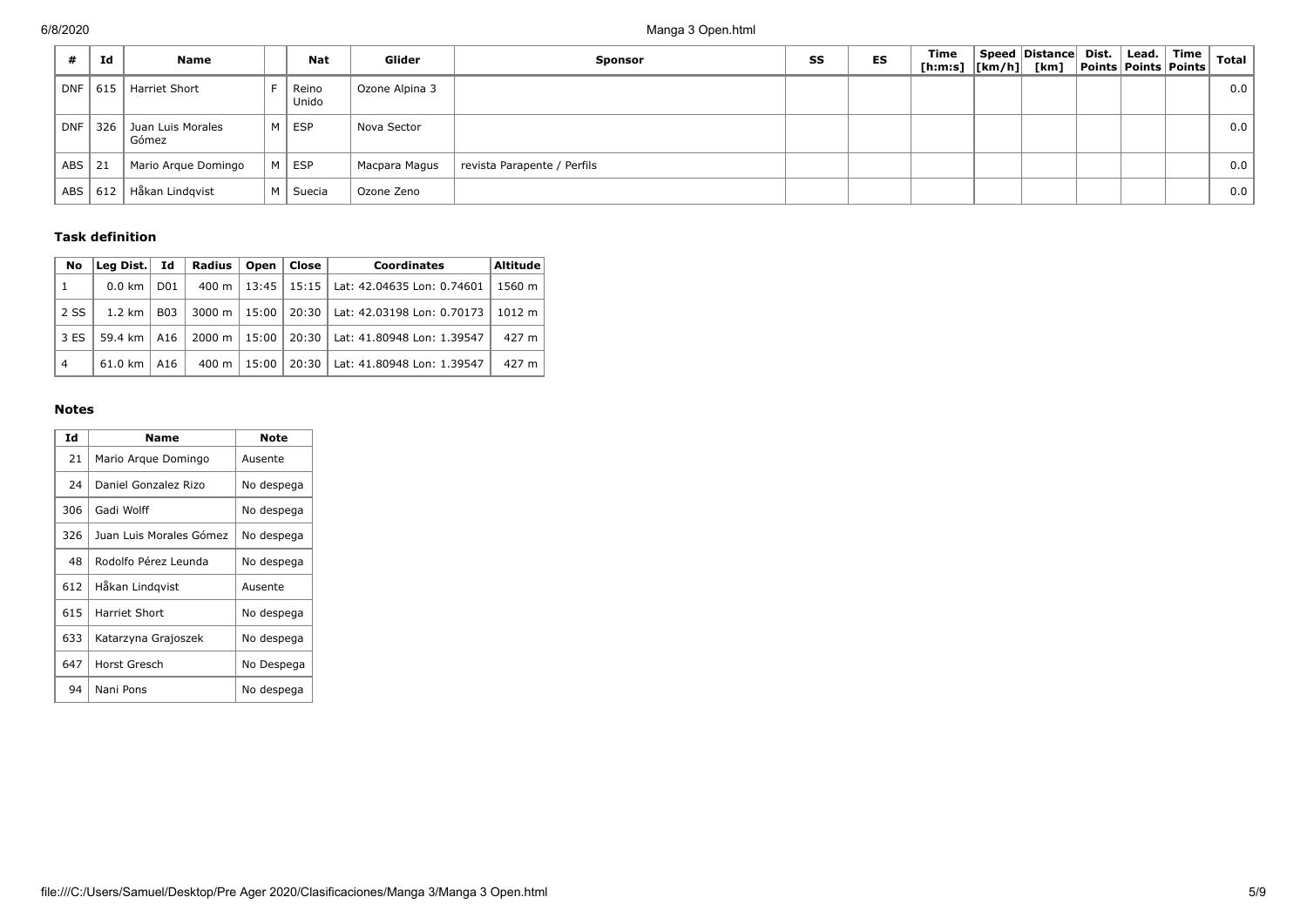**Pilots not yet processed (NYP)**

**Id Name**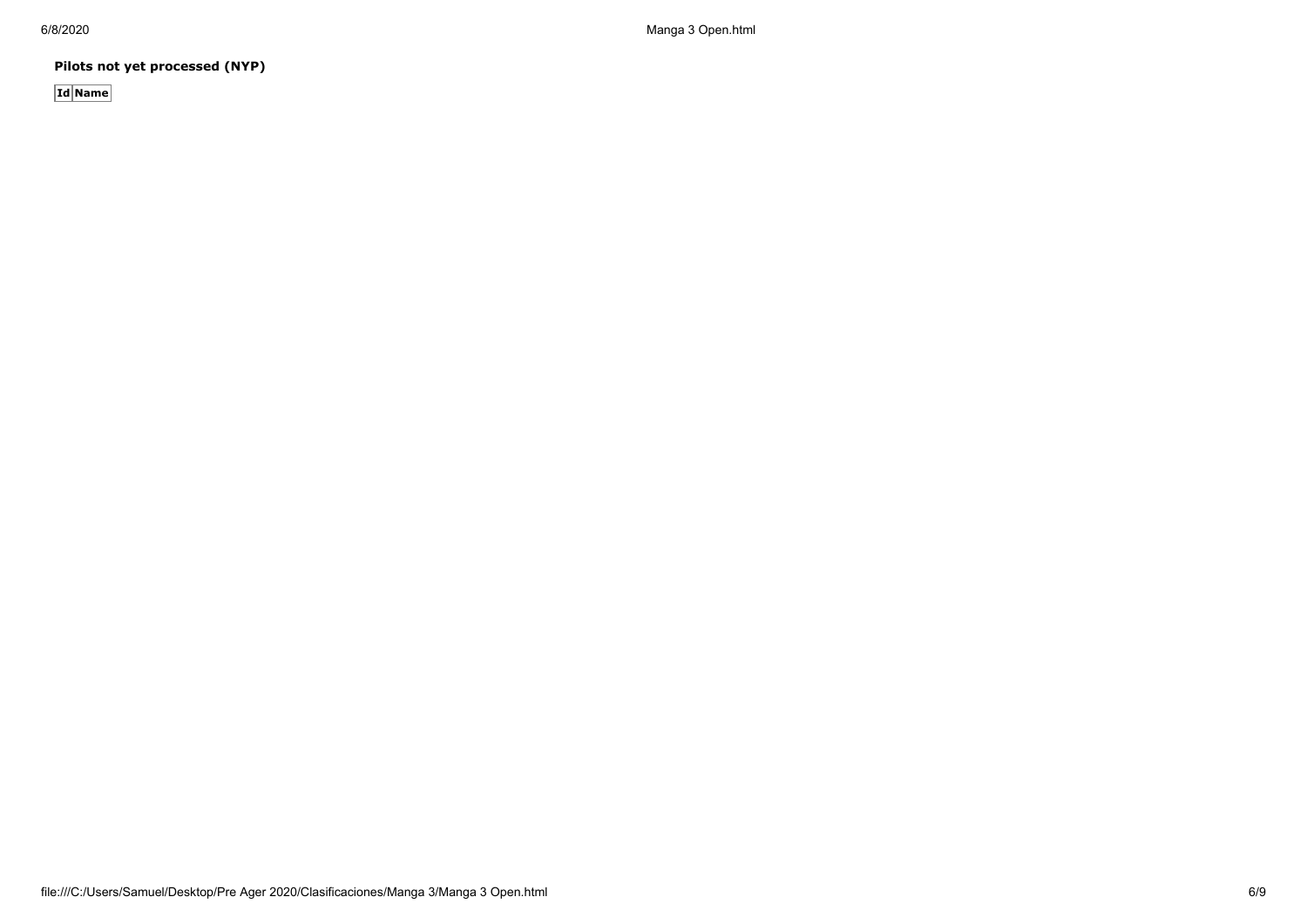### **Task statistics**

| param                           | value                     |
|---------------------------------|---------------------------|
| ss_distance                     | 57.629                    |
| task_distance                   | 61.013                    |
| launch_to_ess_distance          | 59.413                    |
| no_of_pilots_present            | 102                       |
| no_of_pilots_flying             | 94                        |
| no_of_pilots_lo                 | 53                        |
| no_of_pilots_reaching_nom_dist  | 59                        |
| no_of_pilots_reaching_es        | 41                        |
| no_of_pilots_reaching_goal      | 41                        |
| sum_flown_distance              | 4329.626                  |
| best dist                       | 61.013                    |
| best time                       | 1.4436                    |
| worst_time                      | 2.0033                    |
| qnh_setting                     | 1013.25                   |
| no_of_pilots_in_competition     | 104                       |
| no_of_pilots_landed_before_stop | 0                         |
| sum_dist_over_min               | 3956.078                  |
| sum_real_dist_over_min          | 3956.078                  |
| sum_flown_distances             | 4329.626                  |
| best_real_dist                  | 61.013                    |
| last_start_time                 | 2020-08-04T15:00:00+02:00 |
| first_start_time                | 2020-08-04T15:00:00+02:00 |
| first_finish_time               | 2020-08-04T16:26:37+02:00 |
| max_time_to_get_time_points     | 2.6451                    |
| goalratio                       | 0.4362                    |
| arrival_weight                  | 0                         |
| departure_weight                | 0                         |
| leading_weight                  | 0.162                     |
| time_weight                     | 0.4036                    |
| distance_weight                 | 0.4344                    |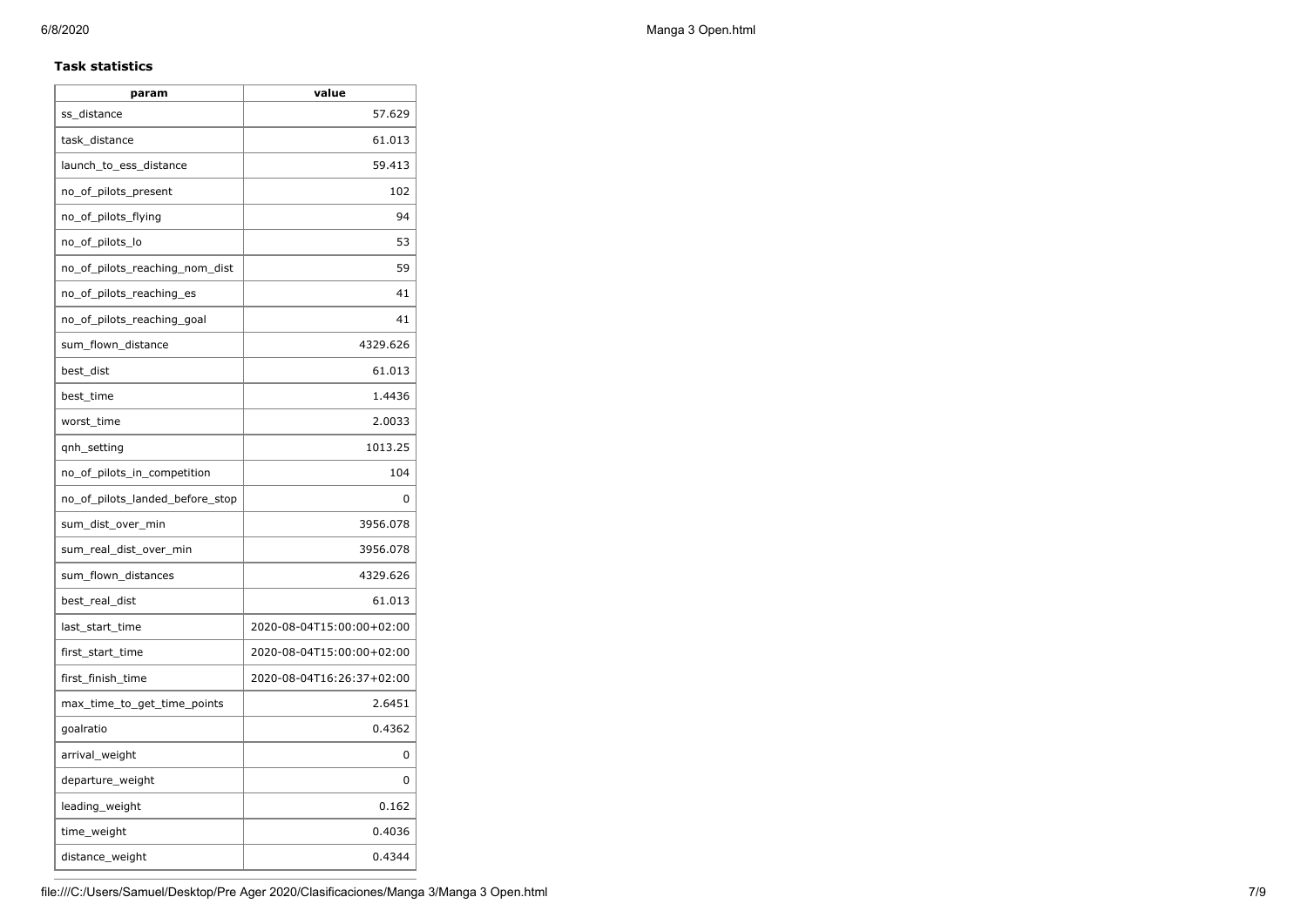| value    |
|----------|
| 0.868    |
| 432.3828 |
| 401.8109 |
| O        |
| 161.2642 |
| O        |
| 1        |
| 0.9955   |
| 1        |
| 1        |
| 0.9955   |
| 0.9868   |
| o        |
|          |

# **Scoring formula settings**

| param                                        | value        |
|----------------------------------------------|--------------|
| id                                           | GAP2020      |
| use_distance_points                          | 1            |
| use_time_points                              | 1            |
| use_departure_points                         | $\Omega$     |
| use_leading_points                           | 1            |
| use_arrival_position_points                  | 0            |
| use_arrival_time_points                      | 0            |
| time points if not in goal                   | 0            |
| jump_the_gun_factor                          | $\Omega$     |
| jump_the_gun_max                             | 0            |
| use_1000_points_for_max_day_quality          | 0            |
| normalize_1000_before_day_quality            | $\Omega$     |
| time_validity_based_on_pilot_with_speed_rank | $\mathbf{1}$ |
| bonus_gr                                     | 4            |
| no pilots in goal factor                     | 0.8          |
| task_stopped_factor                          | 0.7          |